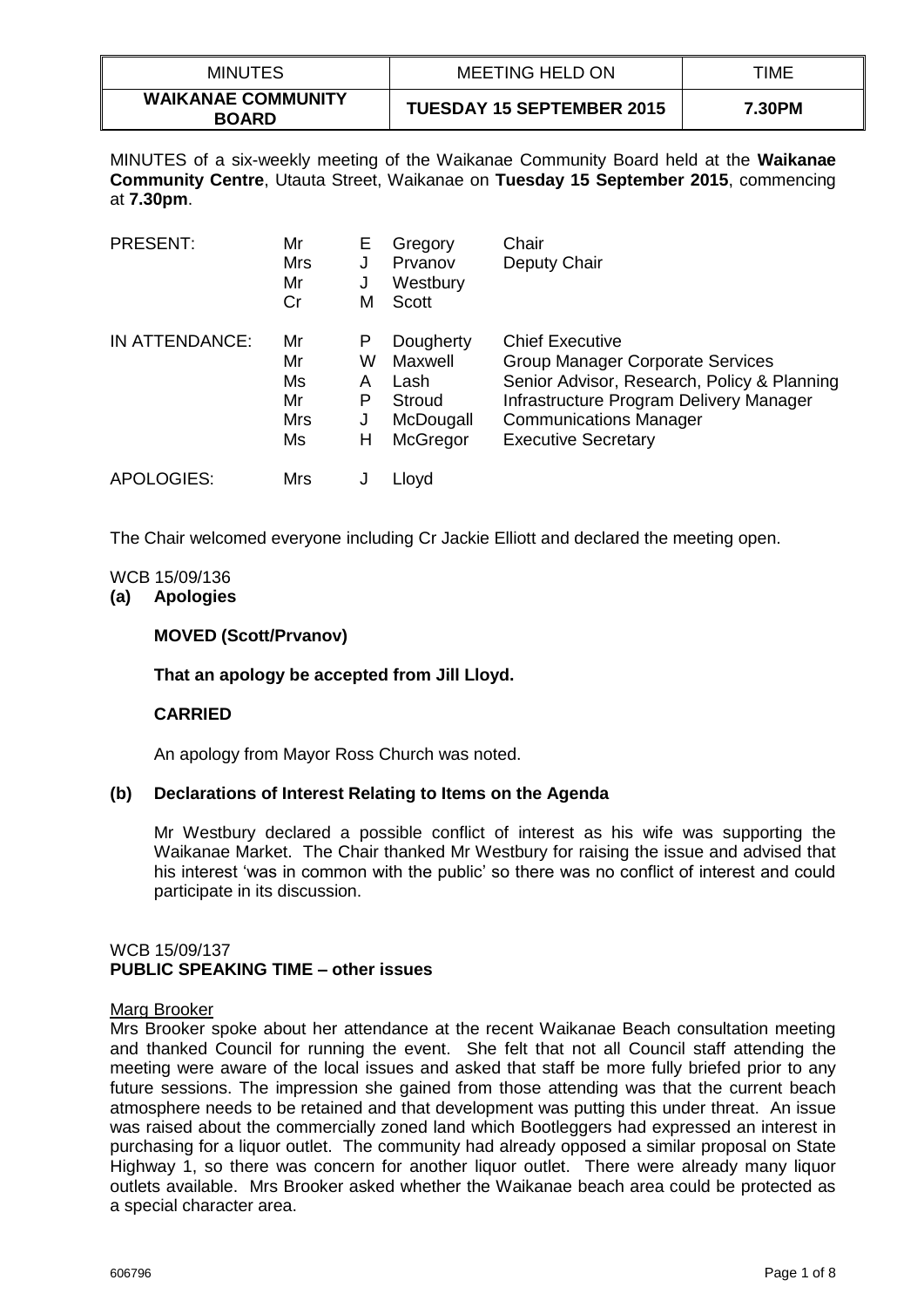| <b>MINUTES</b>                            | <b>MEETING HELD ON</b>           | TIME   |
|-------------------------------------------|----------------------------------|--------|
| <b>WAIKANAE COMMUNITY</b><br><b>BOARD</b> | <b>TUESDAY 15 SEPTEMBER 2015</b> | 7.30PM |

The Chair advised that the consultation would cover the whole beach area from Paetawa Road through to the Waikanae River and that any areas of different character, that exist already, would likely come out in the consultation process.

### Mr Paul Jones

Mr Paul Jones, on behalf of the Waikanae Community Patrol, advised they had started a new activity of day patrols and it had been widely accepted. They received huge appreciation from the public and thanked the Board for their continued support. They had observed some dangerous behaviour from school kids crossing the train tracks and asked whether there could be some action from the Council.

#### Norma McCullum

Mrs McCullum spoke after the grant applications and gave congratulations to the people of Waikanae on behalf of His Excellency Sir Jerry Mateparae for winning the Award of New Zealand's Most Beautiful Town. A special thanks was given to Cr Scott for helping organise the steam clean of the square and it was noted that there had been continued work keeping Waikanae clean and tidy since the award was received. A copy of the winning document was provided and thanks to the Board for its support and encouragement. It was a community effort for everyone and a big thank you was given to everyone involved.

The Chair advised that he collected the award in Christchurch and congratulated Mrs McCullum and their small committee for motivating everyone to this successful outcome.

#### WCB 15/09/138

# **PUBLIC SPEAKING TIME – Grant Applications**

#### Kapiti Branch of NZ Camellia Society (Inc)

Helen Guthrie on behalf of Kapiti Branch of NZ Camellia Society spoke to the application requesting help with costs to cover the cost of hall hire for their 2015 Camellia Show that was held from 21-22 August 2015.

#### Lions Club of Waikanae (Inc)

Kevin Woodley and Trev Mason, on behalf of the Lions Club of Waikanae spoke to the application requesting help with costs associated with holding their 2016 Super Garden Trail on 30/31 January 2016.

#### Kapiti Kids Motivation Trust

Roger Booth, on behalf of the Kapiti Kids Motivation Trust spoke to the application requesting help with costs to run their programme of visits by sporting and arts identities into the district to encourage, inspire and motivate Kapiti Coast children and to give them new experiences.

#### Oakley Fearon

Master Oakley Fearon spoke to his application requesting help with costs associated with his participation in the Wellington Inter-Regional Cross Country team.

#### Waikanae Community Information Centre

Wendy Bennett, on behalf of Waikanae Community Information Centre spoke to the application requesting help with costs to cover the updating of a brochure promoting Waikanae.

#### Wellington Free Ambulance

Roy Opie and Barry Herbert, on behalf of Wellington Free Ambulance, spoke to the application requesting help with costs for a sign to show the amount that had been raised towards an upgrade to an existing building. This would include signage, the cost of material and a resource consent.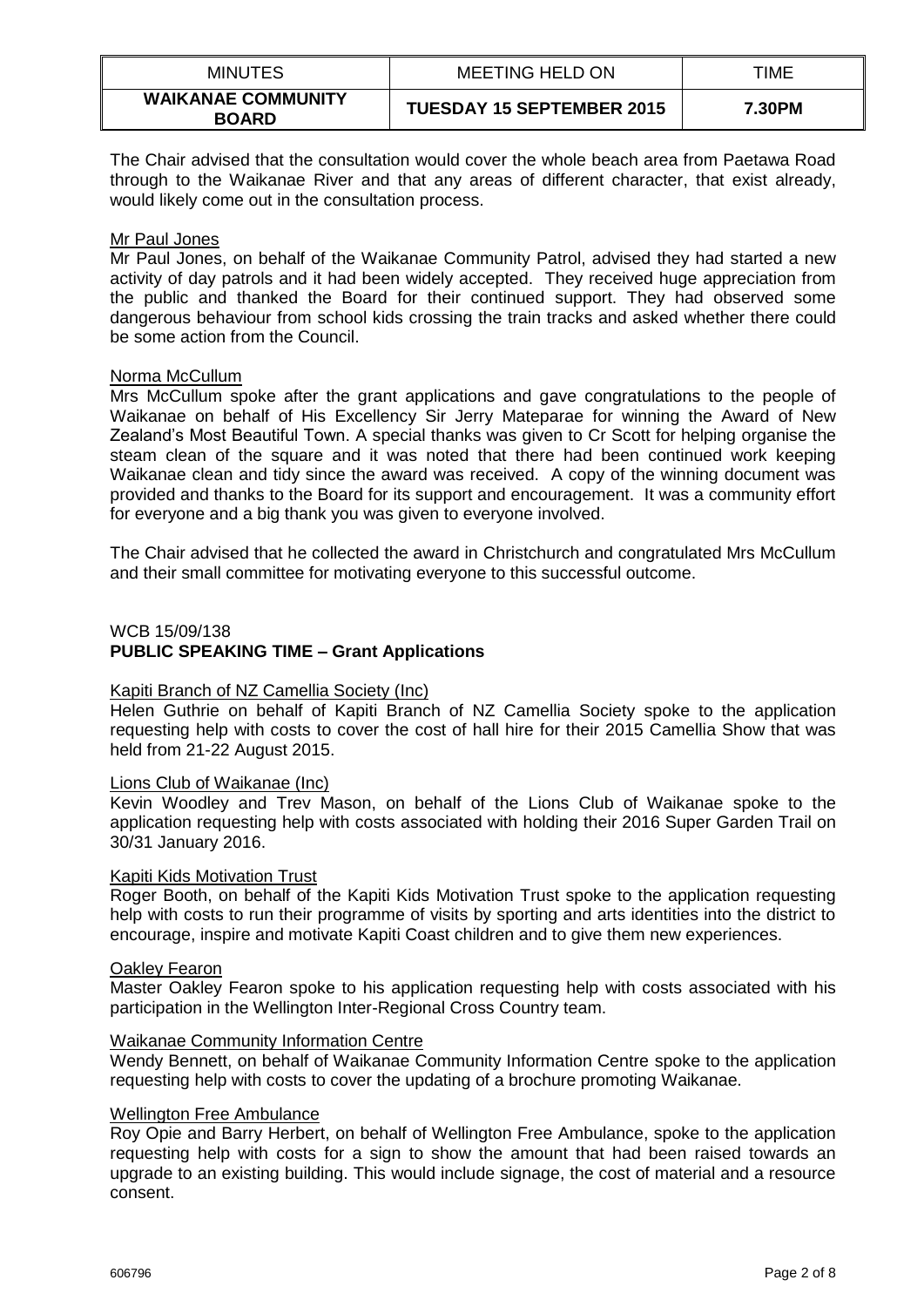| <b>MINUTES</b>                            | MEETING HELD ON                  | TIME   |
|-------------------------------------------|----------------------------------|--------|
| <b>WAIKANAE COMMUNITY</b><br><b>BOARD</b> | <b>TUESDAY 15 SEPTEMBER 2015</b> | 7.30PM |

### Waikanae Market Group

Gordon Cameron, on behalf of the Waikanae Market Group, spoke to the application requesting help with costs towards promotion of the 2015 Waikanae Labour Weekend Market. Funding would ensure a professional level of event promotion of this regular local event and give the organisers the confidence to book advertising in local newspapers and radio before the event.

## Cheyenne Brown - Kapiti College Kapa Haka Trip

Cheyenne Brown spoke to her application requesting help with costs, for attending as a member of the Kapiti College Kapa Haka trip, to the Choral Festival Kathaumixw 2016 in Canada.

## Waikanae Music Society (Inc)

Wendy van Delden on behalf of the Waikanae Music Society (Inc) spoke to the application requesting help with costs with printing the Society's 2016 brochure.

## WCB 15/09/139 **CONSIDERATION OF APPLICATIONS FOR FUNDING (Corp-15-1682)**

# **MOVED (Prvanov/Scott)**

**The Waikanae Community Board grants Christine Lenk a grant of \$210 from the discretionary fund to cover the cost of hall hire to hold exercise/stress management classes for cancer patients in the Kāpiti area.**

## **CARRIED**

## **MOVED (Westbury/Prvanov)**

**The Waikanae Community Board grants the Kapiti Branch of NZ Camellia Society a grant of \$597.80 from the promotion fund to cover the cost of hall hire to hold their 2015 Camellia Show from 21-22 August 2015.**

#### **CARRIED**

# **MOVED (Scott/Westbury)**

**The Waikanae Community Board grants the Lions Club of Waikanae a grant of \$3,500 from the promotion fund to help with costs associated with holding their 2016 Super Garden Trail on 30/31 January 2016.**

#### **CARRIED**

Board Members asked if content and/or logo from the Keep NZ Beautiful 'Beautiful Town Award' be provided to the Lions Club so that it could be included in their promotional material.

#### **MOVED (Westbury/Prvanov)**

**The Waikanae Community Board grants the Kapiti Kids Motivation Trust a discretionary grant of \$100 to help with costs to run their programme of visits by sporting and arts identities into the district to encourage, inspire and motivate Kapiti Coast children and to give them new experiences.**

#### **CARRIED**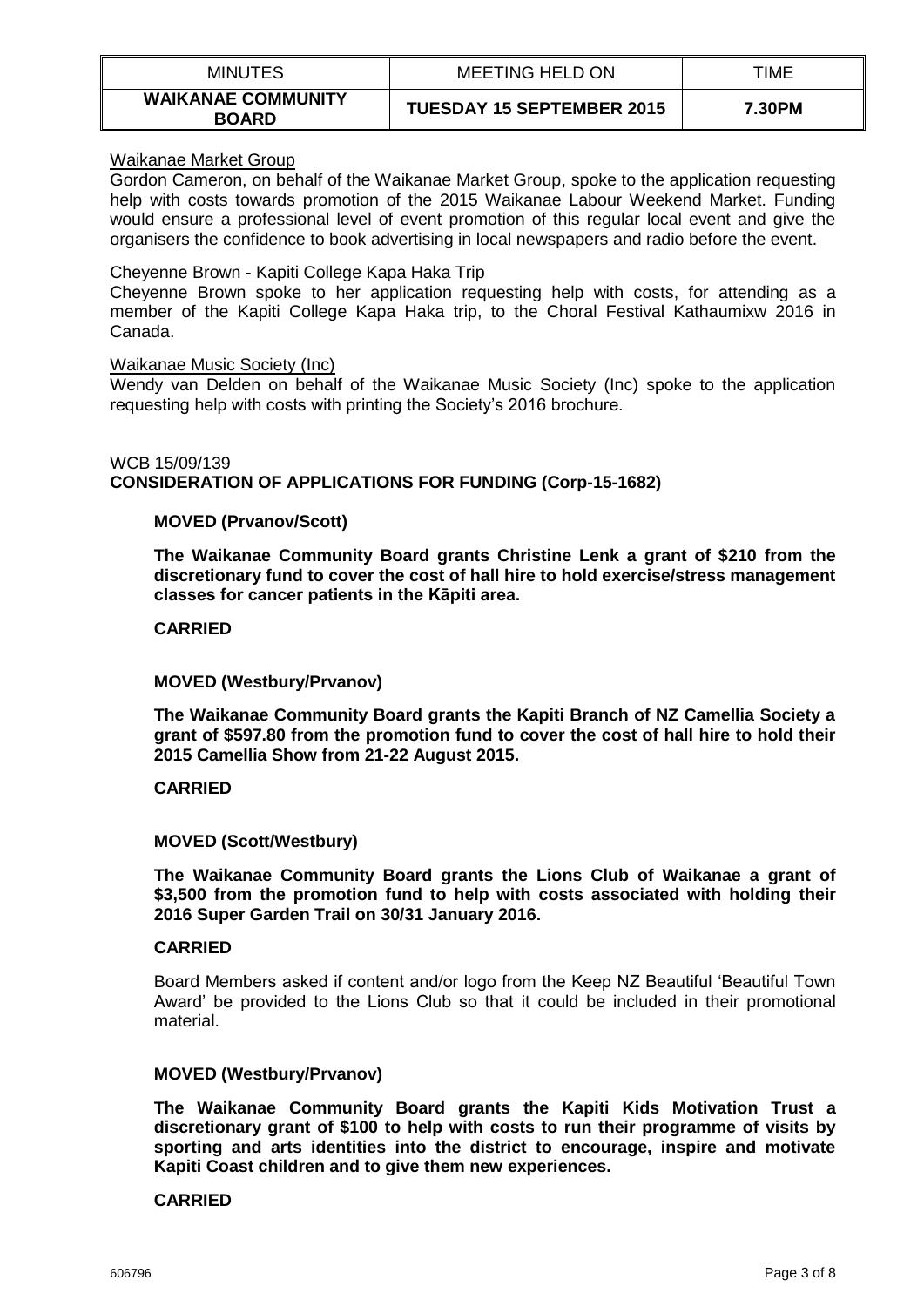| <b>MINUTES</b>                            | <b>MEETING HELD ON</b>           | TIME   |
|-------------------------------------------|----------------------------------|--------|
| <b>WAIKANAE COMMUNITY</b><br><b>BOARD</b> | <b>TUESDAY 15 SEPTEMBER 2015</b> | 7.30PM |

## **MOVED (Scott /Westbury)**

**The Waikanae Community Board grants Oakley Fearon a discretionary grant of \$250 to help with costs associated with Oakley's participation in the Wellington Inter-Regional Cross Country team.** 

## **CARRIED**

The Chair wished Oakley good luck in the competition.

## **MOVED (Scott/Prvanov)**

**The Waikanae Community Board grants the Waikanae Community Information Centre a grant of \$1000 from the promotion fund to help with costs associated with updating a brochure promoting Waikanae.**

## **CARRIED**

Board Members asked if content and/or logo from the Keep NZ Beautiful 'Beautiful Town Award' be provided to the Waikanae Community Information Centre so that it could be included in their promotional material.

## **MOVED (Prvanov/Westbury)**

**The Waikanae Community Board grants the Wellington Free Ambulance a discretionary grant of \$500 to help with costs associated with a sign to show the amount that has been raised towards an upgrade to an existing building.**

### **CARRIED**

The Board asked whether Council could review the costs towards the Resource Consent. The Chief Executive advised a lot of requests for waiving consents were received but the policy was not to waive building consents or resource consents; a Council resolution would be required to waiver.

Cr Scott proposed to raise, as an urgent nature to Elected Members, support for waiving consents by funding grants of this nature, then being returned. Advice from the Chief Executive and Group Manager Corporate Services on which meeting would be required.

# **MOVED (Scott/Westbury)**

**The Waikanae Community Board grants the Waikanae Market Group a grant of \$800 from the promotion fund to help with costs associated with promotion of the 2015 Waikanae Labour Weekend Market.** 

#### **CARRIED unanimously**

Cr Scott commended the team, who were all volunteers, work tirelessly to run the two markets throughout the year; they were a lot of fun with a family environment bringing in many people from outside of the area.

The Chair also congratulated the group for their outstanding efforts in reducing costs and keeping them down.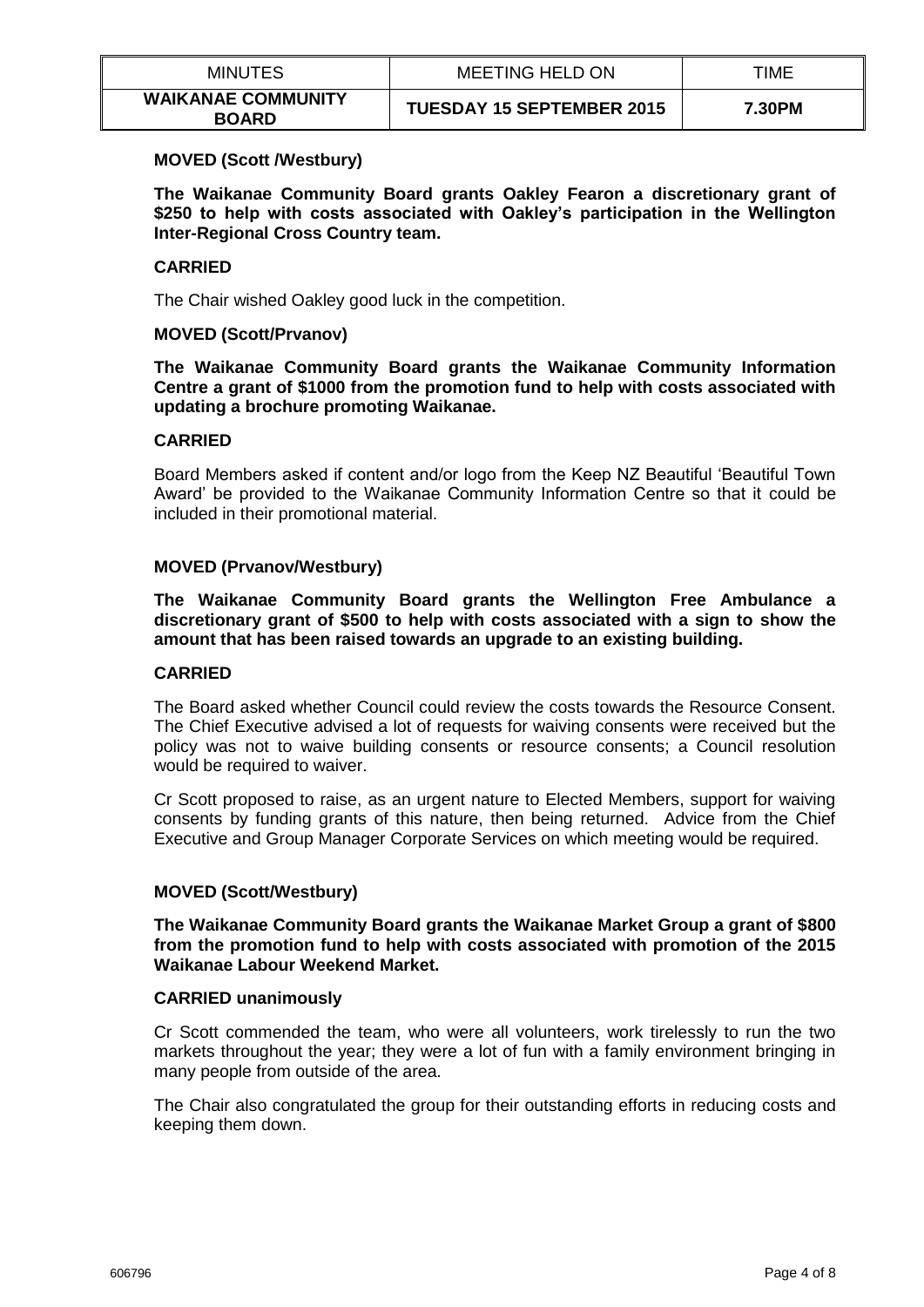| <b>MINUTES</b>                            | MEETING HELD ON                  | TIME   |
|-------------------------------------------|----------------------------------|--------|
| <b>WAIKANAE COMMUNITY</b><br><b>BOARD</b> | <b>TUESDAY 15 SEPTEMBER 2015</b> | 7.30PM |

## **MOVED (Prvanov/Westbury)**

**The Waikanae Community Board grants Cheyenne Brown, as a member of the Kapiti College Kapa Haka group, a discretionary grant of \$500 to help with costs associated with attending the Choral Festival Kathaumixw 2016 in Canada.**

## **CARRIED**

**MOVED (Scott/Prvanov)**

**The Waikanae Community Board grants the Waikanae Music Society (Inc) a grant of \$1400 from the promotion fund to assist with costs of printing the Society's 2016 brochure.** 

## **CARRIED**

# WCB 15/09/140 **UPDATE: Waikanae Beach Community Futures Process**

Alison Lash, Senior Advisor, Research Policy and Planning gave an update on the Waikanae Beach Community Futures Process, which was the current name for the process being undertaken, however this may change after engagement with the community.

The following points were discussed:

- The first drop in community session for this process was on the 16 August. The topic was due to the pressing need for the community to cover the proposed medical centre resource consent.
- The discussions on the resource consent process was productive and timely.
- A meeting for this was then organised for the 6 September where approximately 250 people attended.
- Feedback produced a number of themes for discussion and following further analysis would be circulated once documented.
- The next phase would include issue identification from the community on what they want addressed and their prioritisation of activities. This should be documented by mid-October and resent back to the community for comment using the circulation list.
- There was clear support from the community to preserve the unique character of the area.
- Further clarification on the timeline to be raised at the next community meeting to ensure there was no misinformation and to give the community a higher level of assurance the Council was listening to them.
- There was a need to capture involvement of primary and secondary school attendees.
- Another date had been scheduled for Tuesday 22 September, 5.30 7.30pm at the Boat Club. Communication coverage had been well advertised with flyers to businesses, email notification to the circulation list, advertising in the local papers;
- An online forum was being investigated as an option for receiving feedback for those people who were unable to attend in person.
- The completion of this process was expected around July/August 2016.
- Regular reports would be provided throughout the process to the Board.

The Chair thanked Ms Lash for her updates.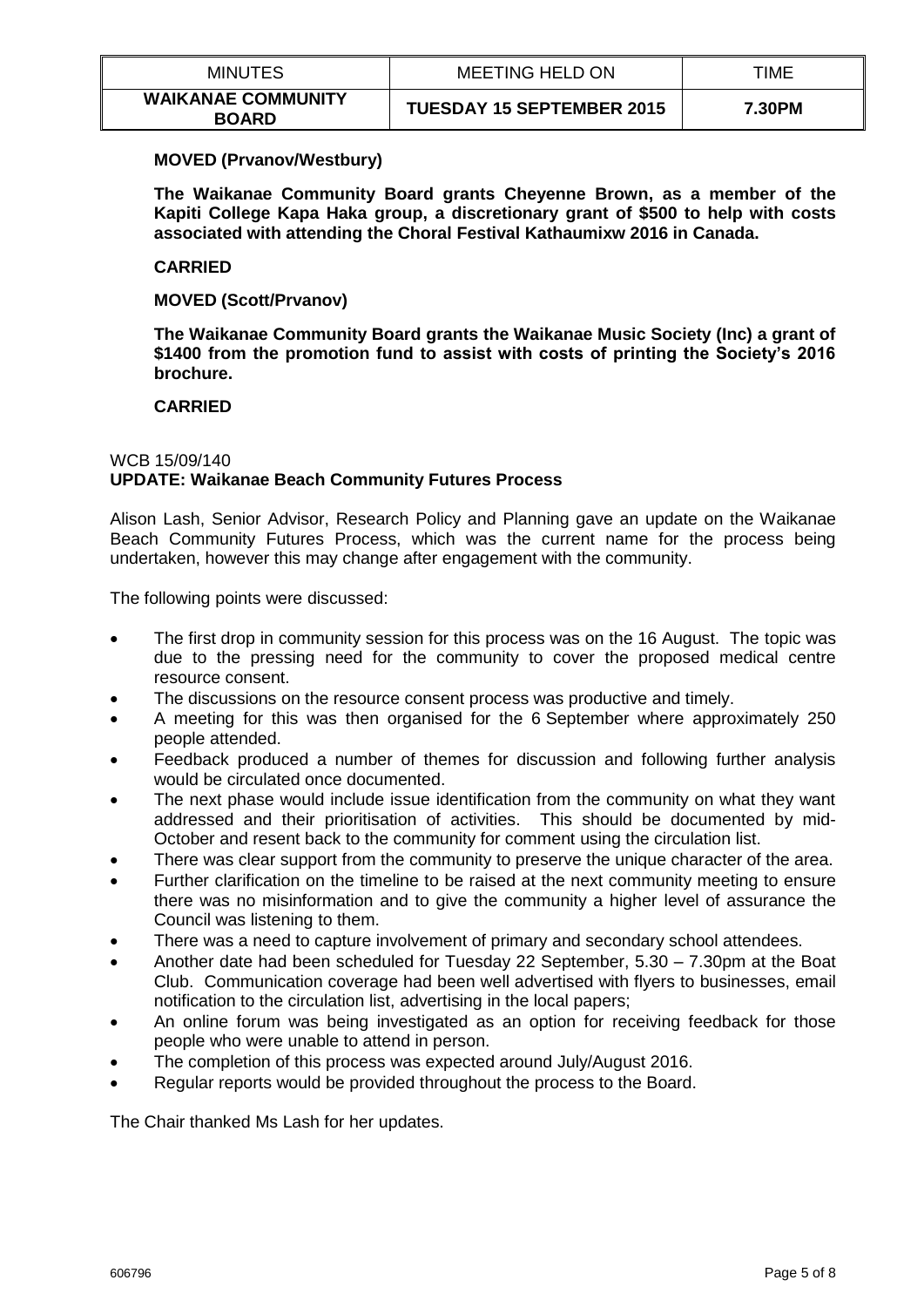| <b>MINUTES</b>                            | MEETING HELD ON                  | TIME   |
|-------------------------------------------|----------------------------------|--------|
| <b>WAIKANAE COMMUNITY</b><br><b>BOARD</b> | <b>TUESDAY 15 SEPTEMBER 2015</b> | 7.30PM |

#### WCB 15/09/141 **PRESENTATION: Waikanae Sign Competition**

Phil Stroud, Infrastructure Program Delivery Manager, gave a presentation on the proposed framework of the Waikanae Sign Competition.

The following points were discussed:

- Sign parameters
	- $\circ$  Maximum opportunity for getting community buy-in was encouraged with targeting audiences including schools, colleges, community groups, individuals and professional designers.
	- o A sign and/or sign with sculptures or structures around the sign could be included
	- o Council Communications team to be involved with framework for using a byline content from strategic plan
	- $\circ$  NZTA road revocation dates would need to be considered for sign content (number of words) and location
	- $\circ$  Two signs one sign at each entrance north and south of Waikanae
- Competition rules
	- o The Community Board would judge the entries
	- o Completion of judging to be by July 2016
	- $\circ$  The prize would be having the sign constructed and the recognition this receives.
- Project constraints
	- o Funding would be through the Community Board Promotional Fund
	- $\circ$  There would be no cost constraint, but to be able to construct the sign it must be affordable.

It was agreed Mr Stroud would begin this project as soon as possible to ensure judging would be possible by July 2016.

The Chair thanked Mr Stroud for his presentation.

#### WCB 15/09/142 **WCB MEMBERS' BUSINESS**

**(a) Leave of Absence**

**MOVED (Scott/Chair)**

**That the Waikanae Community Board grants James Westbury leave of absence from 16 to 18 October, and 4 to 12 November 2015.** 

**CARRIED**

# **(b) Matters of an Urgent Nature**

Mr Westbury updated Board on an issue he had raised at the last Regulatory Management Committee concerning notification of a granted Resource Consent which was omitted from the EMB. He advised Mr Kevin Currie has apologised for the error which was a mistake. The Chief Executive confirmed that procedures have been put in place so that this doesn't happen again. The Board also requested additional information in EMB for all granted applications.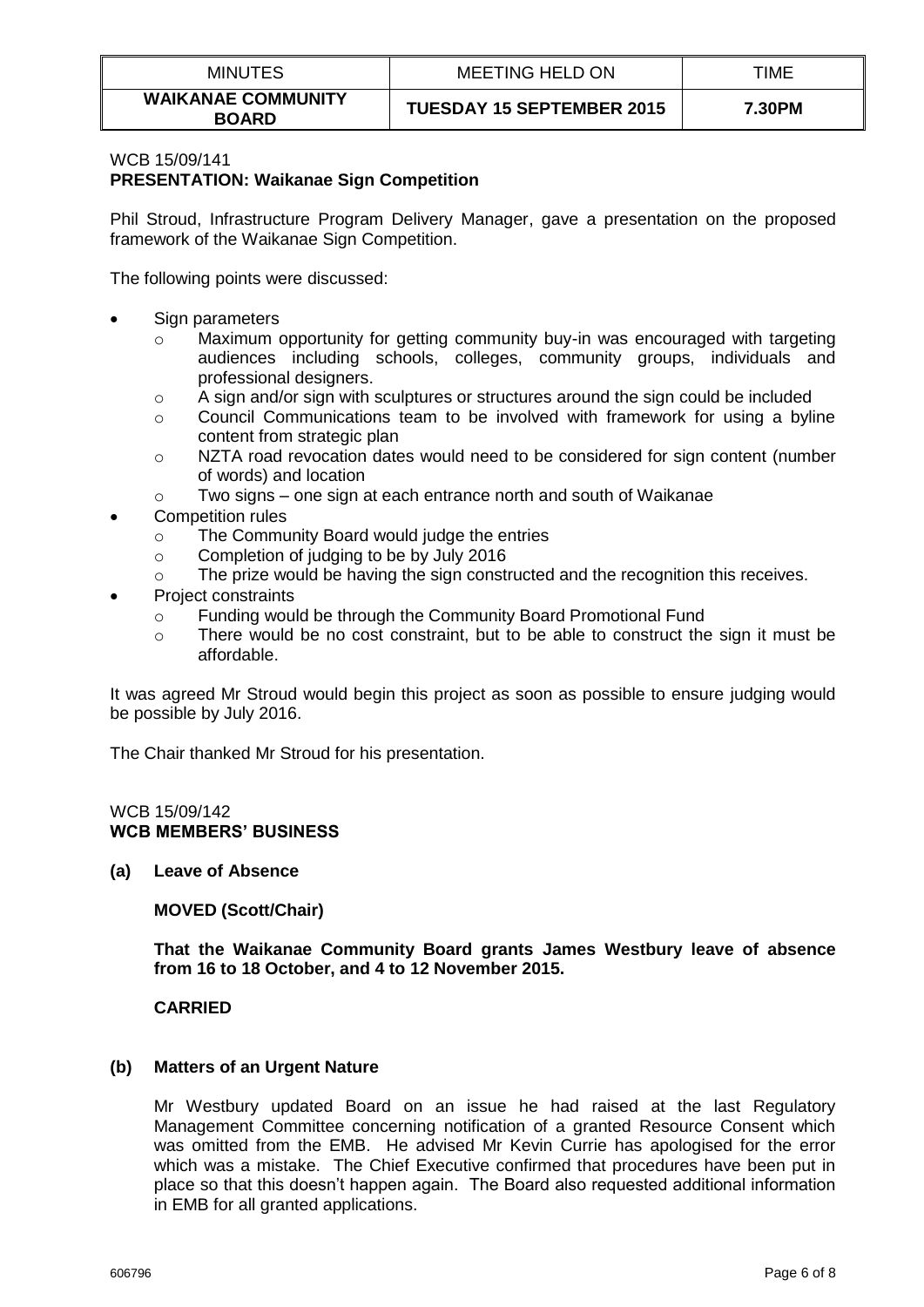| <b>MINUTES</b>                            | <b>MEETING HELD ON</b>           | TIME   |
|-------------------------------------------|----------------------------------|--------|
| <b>WAIKANAE COMMUNITY</b><br><b>BOARD</b> | <b>TUESDAY 15 SEPTEMBER 2015</b> | 7.30PM |

The carpark development on the Waikanae Pub site was discussed. It's expected that the carpark will be ready and available to use from February 2016. The Chief Executive advised that plans are expected to include parks for less than 250 cars and rain gardens. The Board requested consideration of using the carpark for other activities. The Chief Executive noted that there has already been interest from groups looking to utilise the area off-peak. There are more meetings scheduled where these questions can be raised.

# **(c) Community Board Members' Activities**

| Jocelyn Prvanov          | • Attended the Civil Defence training for Elected Members                                                                                                                                                                                                                                     |  |  |
|--------------------------|-----------------------------------------------------------------------------------------------------------------------------------------------------------------------------------------------------------------------------------------------------------------------------------------------|--|--|
|                          | Attended the two Waikanae Beach consultation days<br>$\bullet$                                                                                                                                                                                                                                |  |  |
| James Westbury           | Attended Regulatory Management Committee meeting<br>on<br>$\bullet$<br>3 September                                                                                                                                                                                                            |  |  |
|                          | Attended the two Waikanae Beach consultation days<br>$\bullet$                                                                                                                                                                                                                                |  |  |
| <b>CIr Michael Scott</b> | • Attended the Civil Defence training for Elected Members. It was<br>requested that the Chief Executive extend an invitation to Scott<br>Dray to provide a training session prior to a selected Board<br>meeting, to reintroduced Elected Members to the signed off<br>community action plan. |  |  |
| <b>Eric Gregory</b>      | • Attended Council meetings<br>Attended the Civic Awards dinner<br>$\bullet$<br>Attended the Keep NZ Beautiful Awards in Christchurch<br>Attended the Community Liaison Group<br>$\bullet$<br>Attended the first beach consultation meeting                                                   |  |  |

#### WCB 15/09/143

# **COUNCIL'S FINAL PROPOSAL FOR REPRESENTATION ARRANGEMENTS (Corp-15- 1703)**

Mr Wayne Maxwell introduced the report. The Board unanimously agreed to the recommendation and proposed an additional sentence of 'and that the board has no intention of appealing'.

#### **MOVED (Scott/Chair)**

**That the Waikanae Community Board notes the Council's final proposal for representation arrangements for the 2016 local body elections, as at Appendix 1 of report Corp-15-1703 and notes the deadline for appeals or objections of Monday 5 October 2015, and that the board has no intention of appealing.**

### **CARRIED unanimously**

WCB 15/09/144 **CONFIRMATION OF MINUTES: 21 July 2015**

**MOVED (Chair/Prvanov)**

**That the minutes of the Waikanae Community Board meeting held on 21 July 2015 adopted as a true and correct record of that meeting.** 

# **CARRIED**